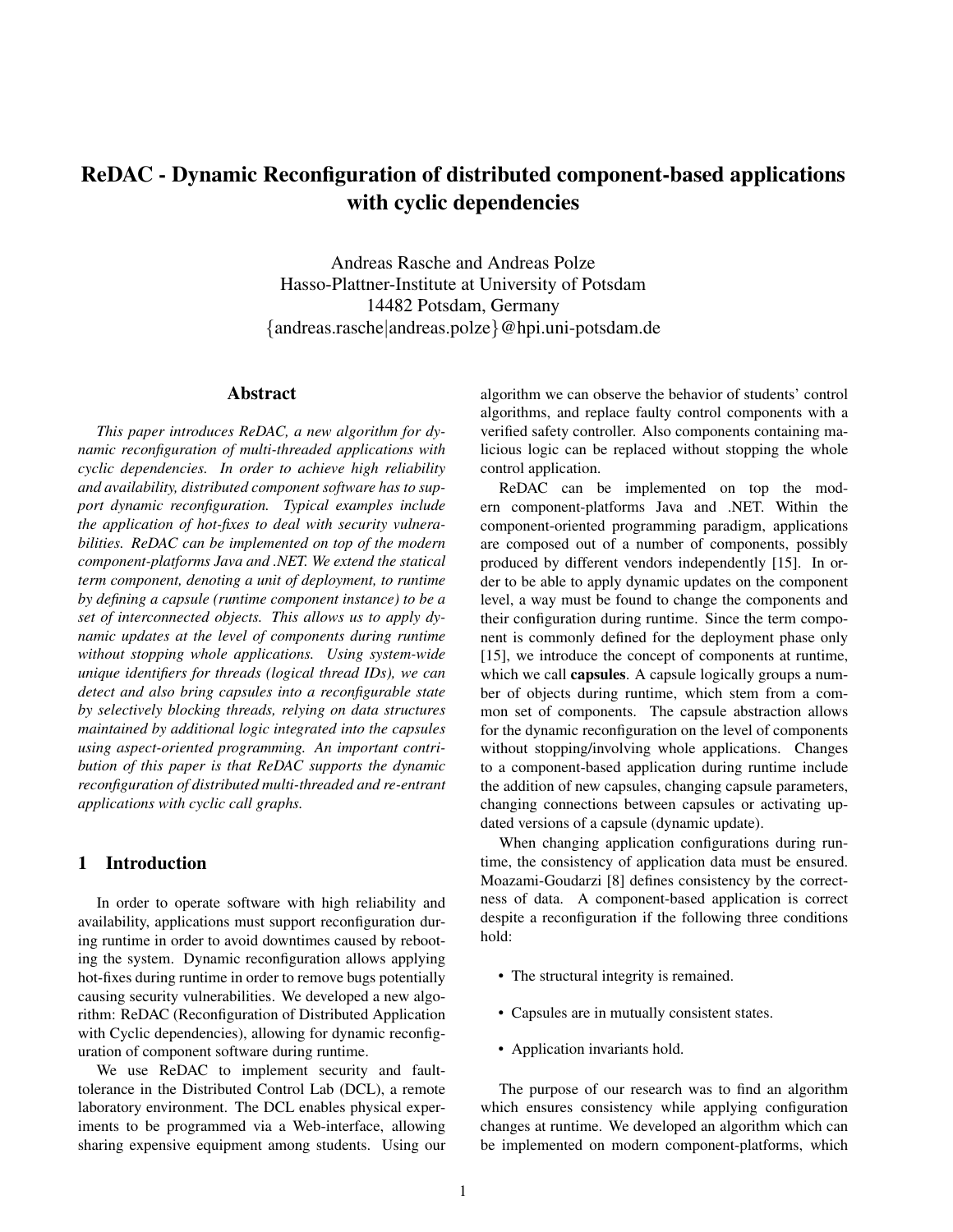typically include a virtual execution platform. The central idea of the algorithm is to execute reconfiguration actions while there is no active method call on the involved capsules, because in this situation there is no state on the stack (which cannot be easily access on virtual execution platforms) and no mutual inconsistent capsule state due to on-going method calls. This means that the algorithm must synchronize applications threads executing functional methods and a thread executing reconfiguration commands. We already developed an algorithm and a corresponding programming model which supported acyclic interactions among capsules [9].

A second approach [10] used readers and writers locks (rw-locks) [6, S. 80ff.] for synchronization. For each functional method call, a read-lock has been acquired and for each reconfiguration request a write lock. Using an rwlock implementation with a recursive locking feature, this approach supports multi-threaded applications with cyclic dependencies. Due to the nature of rw-locks this approach only works for local applications - in the distributed case, we developed a new algorithm introduced within this paper.

The remainder of the paper is structured as follows. Within the following section we introduce the state of the art in dynamic reconfiguration. Then we introduce our new algorithm and in a separate chapter a few implementation details. Finally, we present a performance evaluation of our algorithm and conclude the paper.

# 2 Related Work

The area of dynamic reconfiguration has been heavily influenced by Kramer and Magee with the Conic platform [5]. Applications in Conic consist of a number of processing entities called nodes and connections among them. A node initiates and services transactions. Kramer and Magee introduce the concept of a transaction which logically combines a number of interactions between two nodes. A transaction  $t_1$  depends on a second transaction  $t_2$  if  $t_1$  can only complete if  $t_2$  can be executed successfully. In their approach, a reconfigurable state is reached by making nodes passive. Having independent transactions, a node is passive if it is not involved in a transaction initiated by itself and does not initiate new transactions. If all nodes that potentially initiate a transaction on a node are passive, this node is said to be quiescent - a synonym for a reconfigurable state.

In the case of dependent transactions the algorithm was extended. In the generalized passive state, nodes are not involved in transactions they initiated and do not initialize new transactions for themselves, but they handle dependent transactions from other nodes - potentially initiating new transactions. The reconfigurable state is reached if all nodes are in the generalized passive state that potentially initiate transactions on nodes involved in the reconfiguration. A disadvantage of Kramer and Magee's approach is that the whole processing of nodes is stopped by a reconfiguration.

In addition it is not possible in the Java- and .NET component platform to differentiate individual sources of method calls.

Moazami-Goudarzi [8] proposed an approach based on the assumption that a node is in an inconsistent state only during a transaction. A passive state of nodes is reached by sending a block command to each node involved in a reconfiguration, causing the nodes not to handle transactions. In order to support dependent transactions nodes have to be potentially unblocked during the blocking phase. In some cases, nodes have to be blocked and unblocked several times during one reconfiguration. Moazami-Goudarzi assumes that there is only one transaction active in a node at a time. The approach does not support multi-threaded applications.

Wermelinger [7] extended Kramer/Magee's algorithm allowing for reduced blackout times. He introduces ports as communication endpoints between nodes. Transactions are initiated via initiator-ports and executed by recipientports. Transaction dependencies are modelled on the base of port dependencies. In contrast to Kramer/Magee's algorithm only connections between nodes are blocked. A connection is blocked by preventing new transactions to start and wait for ongoing transactions over that connection to complete. Dependent transactions must be blocked orderly to avoid deadlocks. Dependencies between transactions are analysed on the basis of port-pairs. In comparison to Kramer and Magee who rely on the static structure of connections to decide what nodes must be blocked, Wermelinger uses individual transactions during runtime. This minimizes the disruption of applications but requires the connections among nodes to be acyclic.

Bidan et al. [2] describe a dynamic reconfiguration service for CORBA. Application consistency during a reconfiguration is preserved by maintaining the integrity of remote procedure calls (RPC). This means that no initiated RPC must be unprocessed. Also this approach relies on blocking of connections. Within this approach the blocking of dependent transactions must be ordered - this also means that the connection graph must be acyclic.

Almeida et al. [1] introduce the concept of selective queuing, which is a mechanism to decide for each message exchange between two nodes if a message must be queued or processed. By forwarding implicit parameters (node ID's) with each message it is possible to decide if a message stems from a node included in the set of nodes affected by a dynamic reconfiguration. Although our approach uses related techniques, the complexity of the overhead caused by our algorithm  $(O(1))$  related to the call depth is less since we are not relying on additional parameters passed with each interaction queuing up for each method on the call stack  $(O(n))$ . In addition Almeida et al. require all interactions to be executed via the CORBA middleware, while our approach also supports efficient in-process method invocations.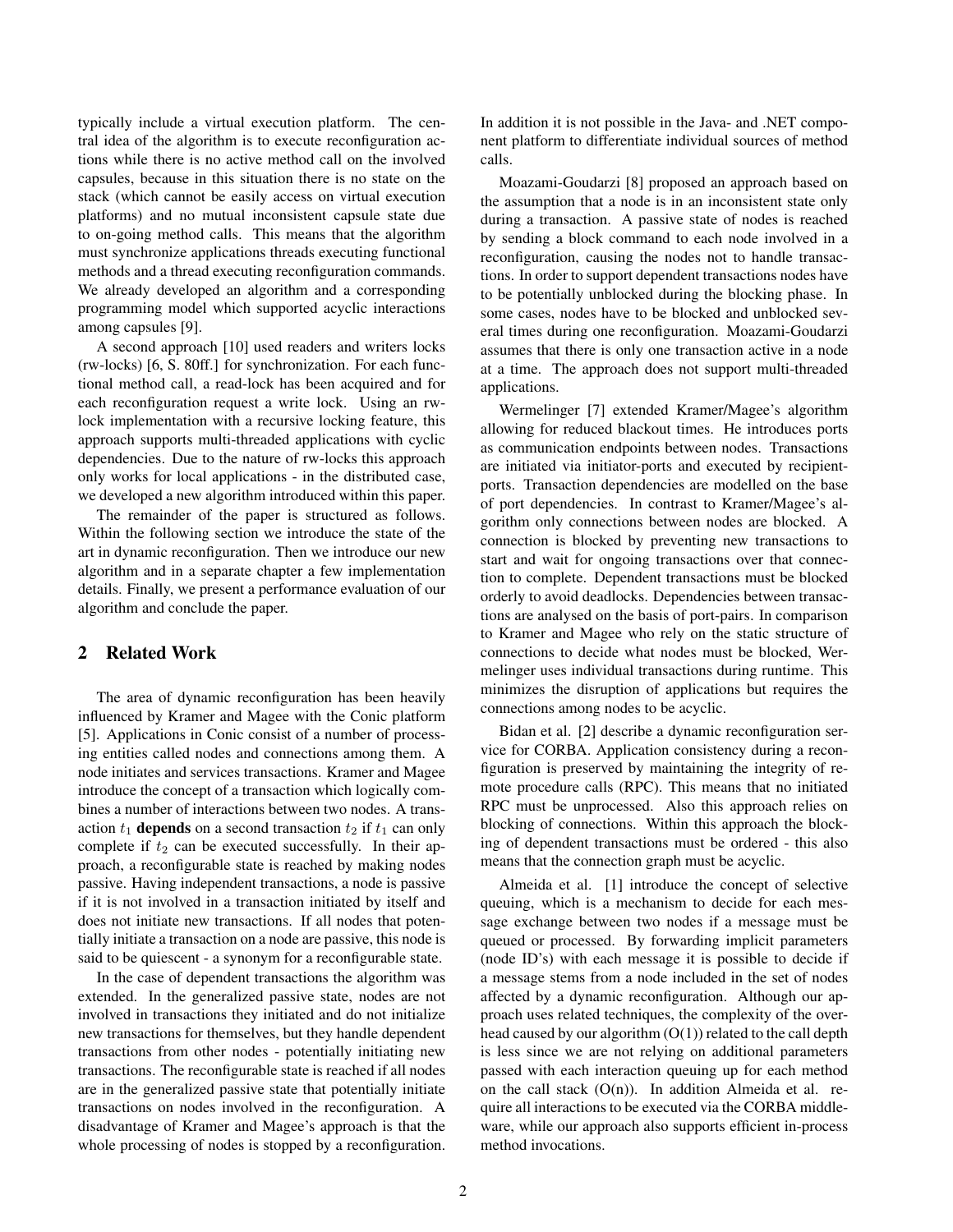There are other approaches for dynamic reconfiguration which use different execution models. Our solution targets on dynamically reconfigure component-based applications. OSA+ [12] relies on a service-based execution model allowing for dynamic reconfiguration of service implementations. In OSA+ reconfigurations can be executed in bounded time. Also, Port-based Objects (PBO) [14] provide an execution model allowing dynamic reconfiguration in bounded time. In contrast, our approach can be applied to standard component platforms such as Java and .NET without a manipulation of the used virtual execution environment.

# 3 Application model

Making dynamic reconfiguration applicable to modern component platforms, we formulate an appropriate application model first. The component technology proposes applications to be composed out of a number of components. In [15], the term component denotes binary units of deployment that contain prototypes for the runtime entities of an application. We want to make the abstraction 'component' available at runtime. Having this option available, it will be possible to apply dynamic updates at the level of components during runtime.

To avoid confusions, we call component instances at runtime capsules. Our capsule concept can be compared to this introduced in Real-time UML [13]. Capsules are runtime entities, which are composed of a set of objects. We define several properties for these objects to form a capsule. At first we introduce the reachability relation for objects.

**Definition 3.1 (Object reachability)** *An object*  $x_2$  *is said to be reachable from an object*  $x_1$  ( $x_1 \rightsquigarrow x_2$ ) if:

- $x_1$  *directly references*  $x_2$
- $\exists x_3 : x_1 \rightsquigarrow x_3, x_3 \rightsquigarrow x_2.$

An object  $x_1$  references another object  $x_2$  if there is an at*tribue of*  $x_1$ *, which has a reference type and has the target* x2*.*

Using the reachability relation we are able to define a capsule as the set of objects, which can be reached from a set of root-objects, specified by an application developer. A capsule can be seen as an object graph, starting from the set of root objects. Threads invoke methods at objects of the object graph. During the execution of a method other methods could be invoked. A method of a non root-object can only be invoked by a thread having an open method on a root-object of the capsule. This means a thread enters a capsule always via a root-object. Root-objects can be used to guard the execution of application threads while dynamically updating a capsule.

Capsules provide a way to group a set of objects together which have been defined in the same binary component. A



**Figure 1. Capsules and Root-Objects**

capsule is created by building an instance of a type defined in a component. The initial object is called main-object. Starting from the main-object, a capsule can contain other objects which are all reachable from the main-object, or potentially other root-objects, which cannot be reached by the main-object anymore. Capsules form a logical boundary for a set of objects which we used as the unit of change during runtime.

Capsules communicate via remote object invocations (here also called method calls) over a connection. A connection is always directed and interconnects two capsules. A connection is represented by an attribute of the mainobject of a capsule. This means, that a connection is a reference between two capsules. The target of a connection is always a main-object of another capsule. Threads execute instructions of the objects' methods and can be seen as ingoing connections of a capsule. A thread can enter a capsule directly via a method call by a thread or via a remote object invocation from another capsule. A thread always enters a capsule via a root-object. Figure 1 gives an overview of a capsule and connections.

Within this paper we consider a transaction between two capsules to consist of single method calls only. A method invocation between two capsules can cause a dependent invocation on a third capsule. Having dependent method invocations, the first invocation returns only when the dependent invocation returned before. Dependent invocations can be re-entrant. This means, that a dependent invocation can enter a capsule again, although an invocation opened by the same thread in this capsule has not yet returned. Re-entrant method invocations are also called to be cyclic dependencies, since the call graph in this case contains a cycle. There can be multiple threads working on the objects of a capsule.

We define the state of a capsule as the data of all objects (attributes) and all object identities if there is no on-going method call on the capsule. Having on-going method calls, the state could also reside on the stack, in registers, or on the network, which cannot (easily) be accessed in the used virtual execution platforms. Access to capsule state is required to perform dynamic updates of capsules.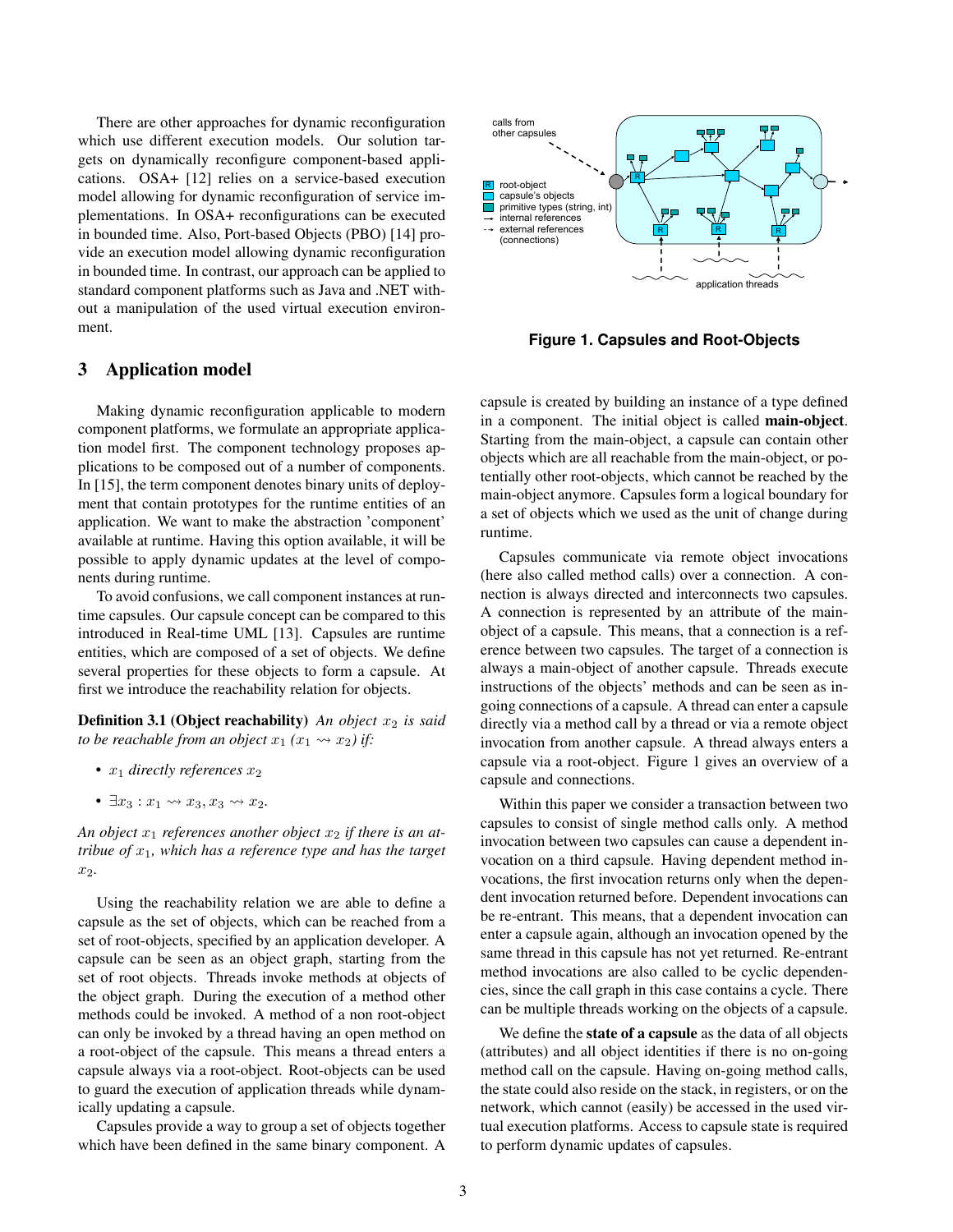## 4 Problem specification

Using our application model, reconfiguration actions can include adding or removing capsules, or performing a dynamic update. Reminding the consistency requirements given before, it is not possible to reconfigure an application at any point in time. The structural integrity can be corrupted if a capsule is removed while another capsule tries to call a method at this point in time on that capsule. A mutually consistent state between capsules can be corrupted if there is an on-going method call during a reconfiguration. This is because capsule state is potentially not valid during a method call because there is data passed between the capsules. Since an update operation of a capsule must be able to work on valid state of a capsule and also because of the other consistency requirements, an application can only be reconfigured if there is no on-going method call on any involved capsule. We call the set of capsules, involved in a reconfiguration, the block-set. The block-set depends on the reconfiguration actions that must be executed. Although we could apply single reconfiguration actions to one capsule at a time, we allow the application of multiple reconfiguration actions at a time, because this can speed up the whole reconfiguration process.

The reconfiguration algorithm must ensure that there is no on-going method call on any capsule of the block-set - a reconfigurable state of all these capsules must be established. For reaching a reconfigurable state we rely on blocking application threads. Using aspect-oriented programming (AOP) [4] we are able to integrate new logic to root-objects of all capsules, transparently for the developer. Within the aspect logic, the blocking of connections can be implemented. Threads are directly blocked via root-objects. The usage of AOP is not a focus of this paper and was described in previous work [9].

In order to execute a reconfiguration, all activities in the capsules of the block-set must be blocked. Existing solutions rely on blocking whole connections. This means they block all threads invoking methods via an inter-capsule reference. In the case of acyclic connection graph it is possible to order the blocking of connections to reach a reconfigurable state without deadlocks [7]. For cyclic connection graphs the blocking of connections is not sufficient any more, because blocking of connectors can lead to deadlocks. One example of a potential deadlock is illustrated in Figure 2.

The figure shows three cyclically connected capsules. Two threads (ID1 and ID2) are working directly on the capsules  $K_1$  and  $K_3$ . In Figure 2, consider capsule  $K_1$  and  $K_2$  to be updated. When the reconfiguration is triggered, thread ID1 has on-going method calls in all capsules, thread ID2 only in  $K_3$ . If the connection between  $K_3$  and  $K_1$ is blocked, one can see, that there is a potential deadlock. The execution of thread ID1 (indicated by the striped line) would be blocked before entering  $K_3$ . But this thread still



**Figure 2. Cyclic Connections**

has an on-going method calls on  $K_1$  and  $K_2$ . Thread ID2 also tries to call a new method via the connection between  $K_3$  and  $K_1$ . Blocking thread ID2 is no problem since there are no on-going method calls in  $K_1$  or  $K_2$ . This example demonstrates that a reconfiguration algorithms supporting cyclic structures must selectively permit the initiation of new method calls by some threads still having on-going method calls on capsules of the block-set, while others can be blocked directly.

# 5 The Algorithm

Our new algorithm ReDAC includes a mechanism providing information of each thread about its on-going method calls and the involved capsules. While developing the algorithm some constraints have been given by some usage scenarios. The usage of component platforms with virtual execution environments puts some restrictions on available techniques. A known technique for solving the problem of identifying on-going method calls are stack walks, which provide a way for analyzing the execution of a thread. On each method call, a stack frame is created which can be used for identifying on-going method calls. Since it is not (at least not efficiently) possible to access the stack in virtual execution environments found in Java and .NET and it is especially complicated for distributed applications we use a different technique.

In order to identify on-going method calls, we increment a counter for each thread when entering a capsule and decrement it when leaving. During blocking, this counter can be used to find out if a thread still has on-going method calls on a capsule of the block-set and to allow new method calls to be initiated for this thread.

In order to implement the algorithm, a system-wide unique identifier for threads is required, which is commonly known as logical thread-ID. Logical threads-IDs are available in existing middleware technologies such as CORBA and DCOM. We assume the existence of logical thread-IDs within this paper. They can be easily added to Java or .NET by transferring the unique thread-IDs as implicit parameters with remote object invocations and injecting them into the tread-local-storage (TLS) of the target host. System-wide unique IDs can be generated by using a unique host ID and an ID of a local thread on the host creating the thread.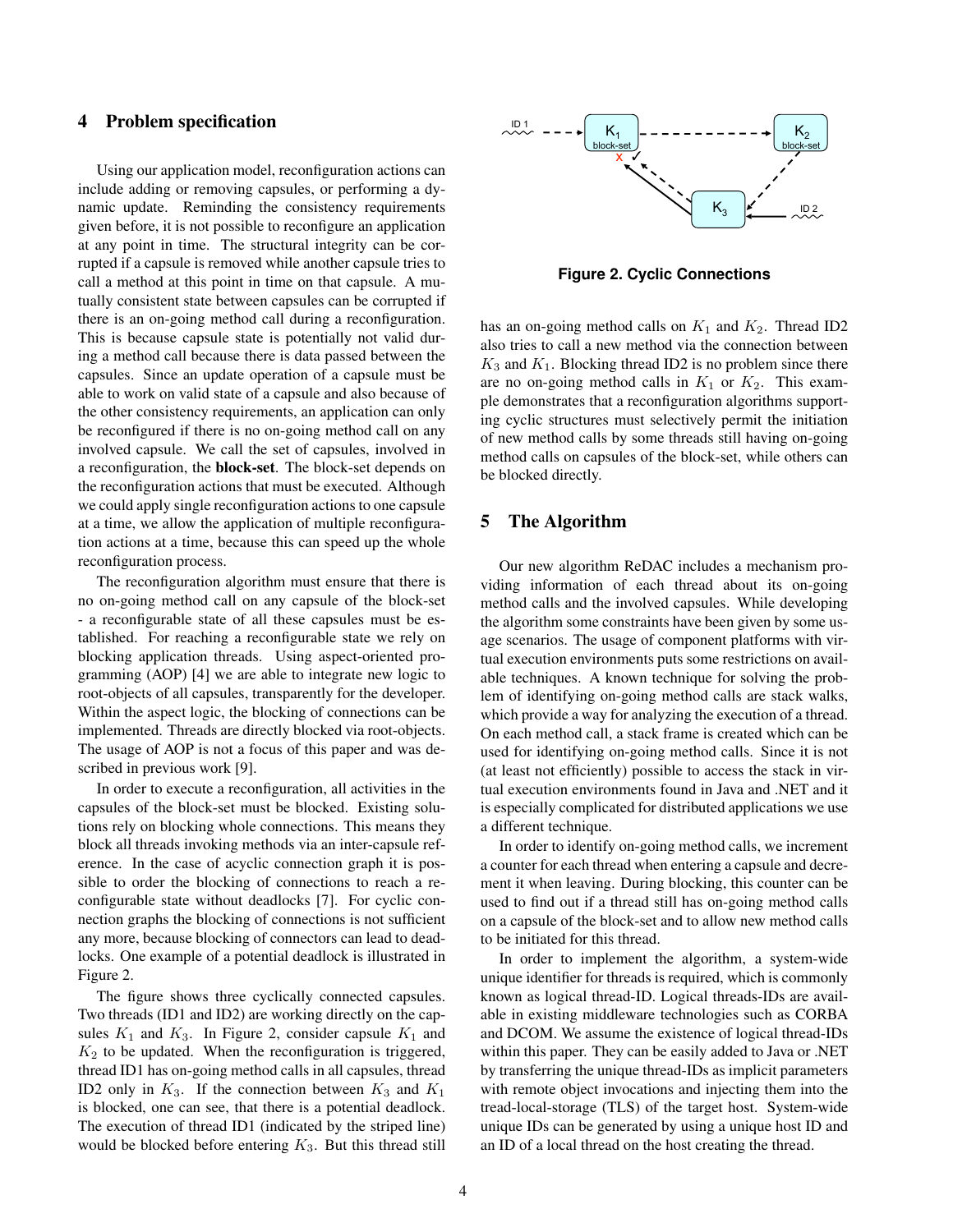The required counter variables can be efficiently managed in hash-tables using logical thread-IDs as key and the counter value as entry in the table.



**Figure 3. Algorithm: Data Structures**

Figure 3 illustrates an example for the created data structures. For each thread, the current call depth is saved in a variable in each capsule indicating the number of on-going method calls. When blocking a thread, this data can be used to detect if the thread is active on a capsule of the block-set. An advantage of the proposed algorithm is that capsules can also - in the presence of dependent transactions - be blocked in parallel. This means that the blocking can be initiated on all involved capsules at the same time. When the last synchronously executed block request returns, the application is in a reconfigurable state. In the following, the algorithm will be described in more detail.

At first a helper function *ActiveThreadOnBlockSet* is required. This function indicates whether there is any thread with an on-going method call in any capsule of the blockset. The function checks for each capsule of the blockset if there is a positive counter value for any thread in the hash-tables of the capsules of the block-set. The hashtable (ThreadList) exists once per capsule. The function is shown as pseudo-code in Algorithm 1.

| <b>Algorithm 1</b> Function ActiveThreadOnBlockSet         |  |  |
|------------------------------------------------------------|--|--|
| 1: for all $c \in BlockSet$ do                             |  |  |
| 2: if $\exists c. ThreadList[x] > 0, x \in ThreadIDs$ then |  |  |
| <b>RETURN</b> true<br>3:                                   |  |  |
| $4:$ end if                                                |  |  |
| $5:$ end for                                               |  |  |
| 6: RETURN false                                            |  |  |
|                                                            |  |  |

For a dynamic reconfiguration with our algorithm, two mechanisms have to be inserted into the application logic. On the one hand the described hash-tables must be updated during normal operation and on the other hand there must be appropriate synchronization constructs during the blocking phase. The following Algorithm 2 will be executed before every method call on a method of a root-object. Using the variable *blockMode*, the blocking phase can be started. The value *false* indicates normal operation, while *true* indicates an active block mode. The block mode can be initialized by setting the value of the variable *blockMode* simultaneously

in all capsules of the block-set. This can be implemented by a central synchronization manager running in the context of a configuration manager, which is required for handling reconfiguration commands.

If there is no active block request (blockMode=false), the corresponding counter in *ThreadList* will be increased. The counter is saved in the hash-table (*ThreadList*), which exists once per capsule, using the ID of the thread invoking the method as key. In the block phase it is first checked if the reconfigurable state is already reached (line 2). In that case the event-object *quiescenceReached* is signalled (line 2,3), in order to inform the thread executing reconfiguration actions that the quiescent state has been reached. In every case a thread will be blocked if it has no on-going method calls on any capsule on the block-set (line 6). This part of the algorithm contains its central mechanism, which is the selective blocking of threads without on-going method calls on capsules of the block set and letting pass all threads with on-going method calls in order to complete the ongoing method calls. When the blocking phase is finished all blocked threads are signalled via the event-object *block-End*.

| Algorithm 2 Before every method call of root objects |
|------------------------------------------------------|
|                                                      |

Require: id is the ID of the thread executing the method 1: if blockMode then

- 2: if not ActiveThreadOnBlockSet() then
- 3: SIGNAL(quiescenceReached)
- 4: end if
- 5: if  $\exists c \in block set : c. ThreadList(id] > 0$  then
- 6: WAIT(blockEnd)
- 7: end if
- 8: end if
- 9:  $ThreadList(id] \leftarrow ThreadList(id] + 1$

The following part of the algorithm (Algorithm 3) is executed when a method call is finished. During normal operation only the hash-table value will be decreased. During the blocking phase the quiescent state will be signalled via the event-object *quiescenceReached* if exactly this decrement operation caused the last positive value in a capsule of the block-set to be zero. This means that the last application thread with an on-going method call finally informs the configuration manager that the reconfiguration activities can be carried out.

| Algorithm 3 After every method call of root objects      |  |  |
|----------------------------------------------------------|--|--|
| 1: $ThreadList(id] \leftarrow ThreadList(id] - 1$        |  |  |
| 2: <b>if</b> block Mode then                             |  |  |
| <b>if not</b> ActiveThreadOnBlockSet() <b>then</b><br>3: |  |  |
| SIGNAL(quiescenceReached)<br>4:                          |  |  |
| end if<br>5:                                             |  |  |

6: end if

Last but not least the final part of the algorithm (Algo-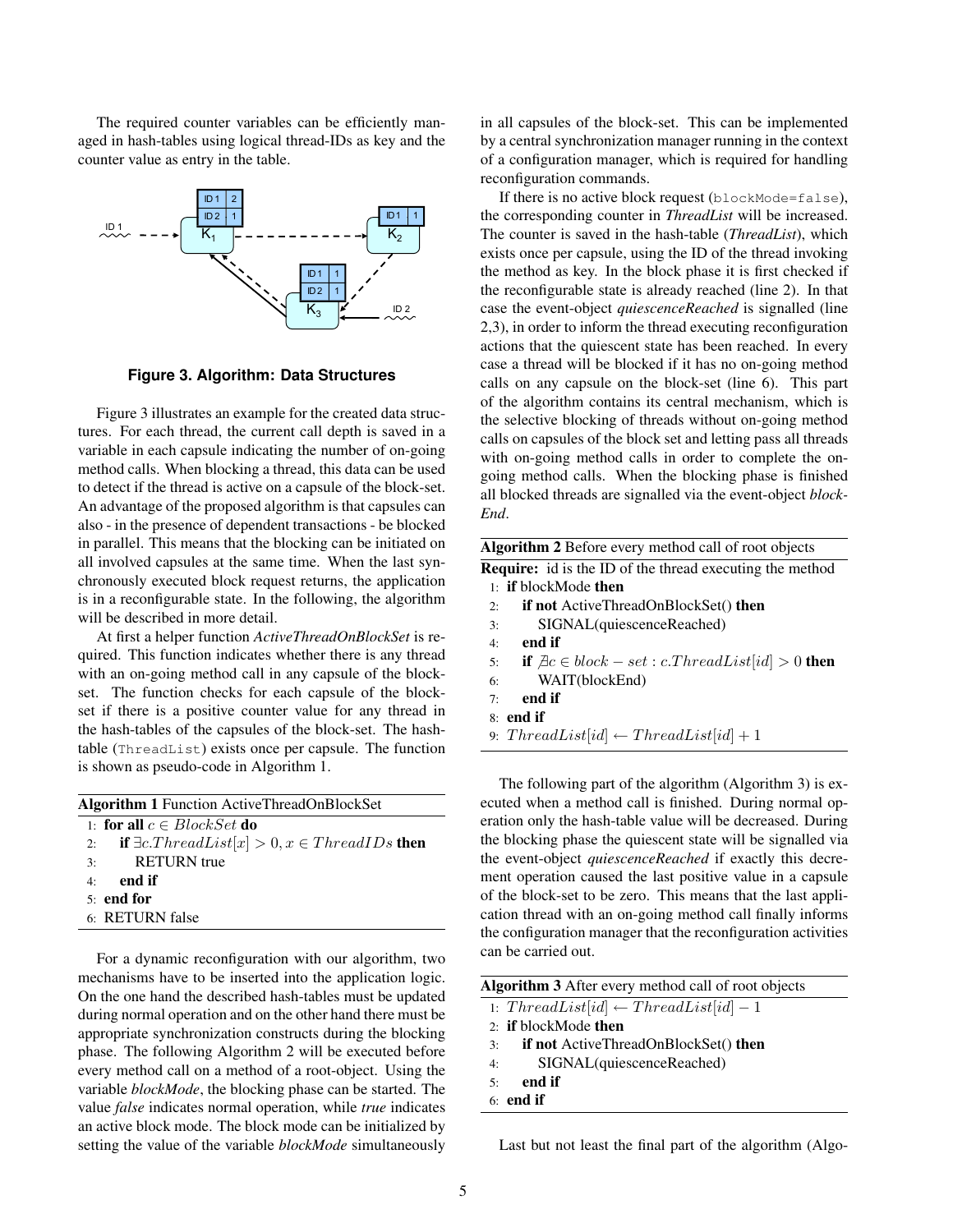rithm 4) shows the implementation of a block request issued by the configuration manager. At first the event-objects *blockEnd* and *quiescenceReached* are reset (line 1,2). Afterwards, the variable *blockEnd* will be set to *true* in all involved capsules to indicate the start of the blocking phase. The next step is a check if the quiescent state has already been reached. Otherwise the thread executing the block request waits for the on-going method call to complete (line 7,8). When the event-object is signalled, the reconfiguration thread will be released and the dynamic reconfiguration actions can be applied. Finally, the processing of the application threads is continued by signaling *blockEnd*, after the reconfiguration has finished.

| <b>Algorithm 4 Reconfiguration Request</b>        |
|---------------------------------------------------|
| 1: RESET(quiescenceReached)                       |
| 2: RESET(blockEnd)                                |
| 3: for all $c \in BlockSet$ do                    |
| 4: c.BlockMode $\leftarrow true$                  |
| $51$ end for                                      |
| 6: <b>if</b> ActiveThreadOnBlockSet() <b>then</b> |
| 7: WAIT(quiescenceReached)                        |
| 8: end if                                         |
| 9: Reconfiguration Actions                        |
| 10: for all $c \in BlockSet$ do                   |
| 11: c.BlockMode $\leftarrow$ false                |
| 12 <b>end for</b>                                 |
| 13: SIGNAL(blockEnd)                              |
|                                                   |

After the description of the ReDAC, we'll in short discuss a small extension. Existing reconfiguration approaches do not yet consider synchronisation between application threads (in most cases because no multi-threading is supported). Almeida et al. [1] require that there are no dependent non-re-entrant threads in an application. In case of common synchronization objects among application threads our algorithm (and the other algorithms) could run into a deadlock. One example of such a deadlock is shown in Figure 4.



**Figure 4. Reconfiguration and Resources**

Within the figure, 3 capsules can be seen. The capsules  $K_2$  and  $K_3$  form the block-set. A first thread (ID 1) calls

a method at  $K_1$ , locks the resource R and starts to initiate a method call at  $K_2$  still having locked R. While the call has not yet reached  $K_2$  a context switch activates a second thread, invoking a method at  $K_1$  via  $K_3$  and tries to lock R as well, but is blocked because thread ID1 owns R. If in that moment a reconfiguration is triggered, there is a potential deadlock. The call (8.) initiated by thread ID1 would be blocked in  $K_2$  because this thread has no on-going method calls on capsules of the block-set. The resource R would not be released by thread ID1, forever blocking thread ID2, that still has an on-going method in  $K_3$ .

Fortunately this problem can be solved with our algorithm with a little extension only, not influencing runtime properties of the algorithm. The block-set must be extended with all capsules which are on a path between capsules of the block-set and do not belong to the block-set themselves. This are by far not all capsules of the applications. Our algorithm is the first, we know of, that solves the reconfiguration problem also in the existence of common ressources between application threads.

We used a Petri-net model to prove some important properties of the algorithm, such as the absence of deadlocks, progress and mutual exclusion of application and reconfiguration activities. We modelled a special application configuration together with the reconfiguration algorithm as Petrinet. Using model checking, the properties of the algorithm have been evaluated.

Figure 5 shows our Petri-net model representing an application with one capsule. For the model checking, we used the tool TimeNET [3] developed at the *Technische Universität Berlin*. TimeNET supports a quantitative analysis of stochastic Petri-nets and can be used for analysing invariants. The top of Figure 5 shows the only thread of the modelled application recursively looping through the places *Thread1Start*, *CallMethod*, *InMethod*, *RecursionPool* and *AftAdvice*. The place *InMethod* symbolizes the execution of a functional method of the application. The recursion depth is configured by the number of initial tokens in place *RecursionPool*. The other parts of the Petri-net represent the reconfiguration logic. The Petri-net has been created by systematically formalizing the introduced algorithm. The place *Reconfiguration* symbolizes the dynamic reconfiguration of the modeled application configuration. For the mutual exclusion of application activities and reconfiguration logic, the following invariant must hold:

$$
P\{\#InMethod + \#Reconfiguration > 1\} = 0 \tag{1}
$$

In TimeNET syntax this means, that the probability of more than one token in the places *InMethod* and *Reconfiguration* is zero. The invariant proves that there is never a marking in both places at a time. Using the TimeNET feature "'Stationary Analysis"' the property mutual exclusion has been proven by the invariant.

In addition we proved the properties progress and ab-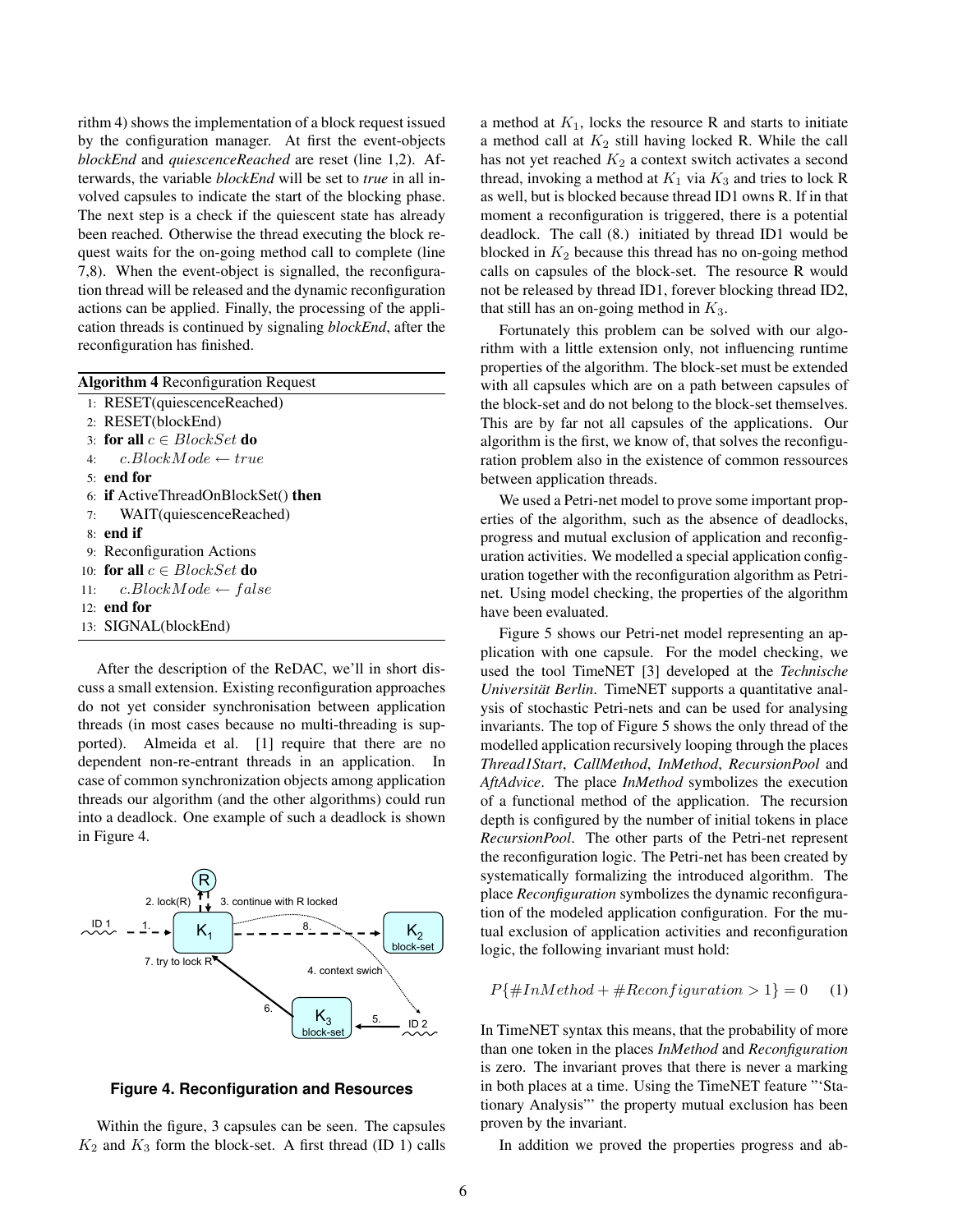

**Figure 5. Petri-net of an application with one capsule including reconfiguration logic**

sence of deadlocks with the following invariants:

$$
E\{\#InMethod\} > 0\tag{2}
$$

$$
E\{\#Reconfiguration\} > 0\tag{3}
$$

With the probability of a token in the place *Reconfiguration* distinct from zero progress has been proven because in that case there will always be a token in this place from time to time. We also consider more complex configurations. Due to space limitations, those will not be explained in this paper.

#### 6 Implementation

We have implemented the described algorithm within our Adapt.Net framework [9] using the Microsoft .NET Framework. We developed tools for transparently integrating the described reconfiguration logic into functional components using aspect-oriented programming. Our tools add instructions to all methods of root-objects of a capsule in addition to a configuration-specific interface used by a configuration manager for executing reconfiguration commands. Due to space limitations we only describe a short excerpt of our implementation. Figure 6 shows the aspect logic executed for each root-object method of a capsule, if the thread already entered the capsule at least one time before (otherwise additional logic is executed to add a new entry into the used hash-table, which is not shown here).

The upper part of the logic (lines 4-19) is only executed in the case of an active block request. Line 20 shows the increment of the counter and afterwards in line 25 the functional method is invoked (not shown). After the invocation of the functional method the counter is decremented. In

line 21 it is checked if between the test of the blockMode-Variable and the increment of the counter a block request has arrived. In this case a jump is made back to the block logic, because if the current thread would be preempted just after the check of the blockMode-Variable there would be a thread without an increased counter - potentially invoking a method during a reconfiguration. This approach for realizing thread-safety can be found in many places within the implementation of the .NET libraries.

In the case of a block request the variable blockMode is set to true. In this case the logic between line 4 and 19 is executed. The basic structure has already been described before in the form of pseudo-code. An important point to mention is that with an active block request multiple threads could signal the accomplishment of the reconfigurable state (line 12). If a second thread is preempted in line 6, while a first thread just signalled quiescenseReached, the second thread could trigger a second reconfiguration although a third thread still has on-going method calls, because the application could have already been restarted after the first reconfiguration. For this reason a reconfiguration counter (reconfNr) is introduced, realizing that a thread can never trigger a reconfiguration while not all capsules are in a reconfigurable state.

The implementation of the reconfiguration actions itself has been described elsewhere [9]. During the dynamic update of a capsule, state must be transfered from an old to a new version. We implemented this state transfer by a recursive traversal of the object graphs of a capsule, details can be found in [10]. Within this paper we focused on reaching a reconfigurable state only.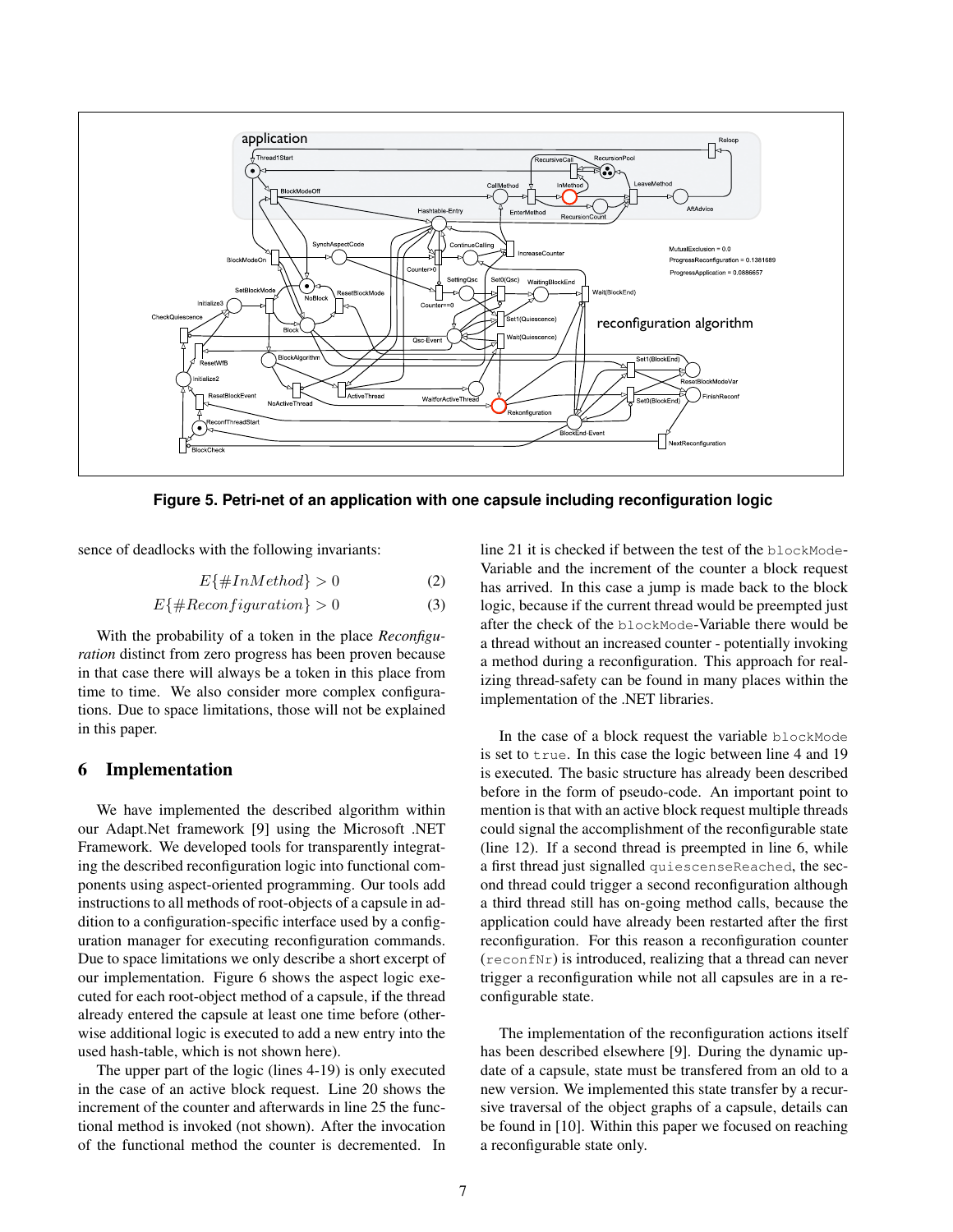```
1 reprocess:
2 \text{ bool initialBlockMode} = \text{blockMode};3
4 if (blockMode){
5 int initial ReconfNr = reconfNr;
6 \quad \text{lock} \quad (\text{globalLock})7 if (NoActiveThreadOnBlockSet()){<br>8 if (!blockMode)
             if (!blockMode)
9 goto reprocess;<br>10 if (initialReconf
             if (initial Reconf Nr != reconf Nr)
11 goto reprocess;
12 qui e s cense Reached . Set ();
13 reconfNr++;14 }
\begin{array}{cc} 15 & \phantom{0} \\ 16 & \phantom{0} \text{if} \end{array}16 if (!isThreadActiveOnBlockSet(curThread))17 blockEnd. WaitOne ();
18 }
19 }
20 countRef.count++;
21 if (initalBlockMode != blockMode)22 countRef.count ––;<br>23 goto reprocess;
          goto reprocess;
24 }
25 // Invoke target method
26 countRef.count ––;
```
#### **Figure 6. Implementation of block logic**

#### 7 Evaluation

We have measured the additional execution time of method calls caused by the integrated synchronization logic. In addition, we compared our algorithm to our previous implementation which used reader-writer-locks. To contrast we show measurements for normal method calls and Reflection.Invoke-calls, which are used by related approaches to perform a reconfiguration by forwarding method calls into a meta level [11]. The measurements have been performed on a 2,8 GHz Intel Xeon processor with one active core, 2 GB RAM and Windows XP SP2 as the operating system. We used our .NET implementation running on .NET Framework 2.0. All timings have been taken by using the CPU tick counter of the x86- CPU (rdtsc). All measurements have been taken for 1000 method invocations. The following table presents our measurements, which show mean values and standart deviation for 1000 separate measurements.

| Type of method invocations $\vert$ duration (1000 calls) |  |
|----------------------------------------------------------|--|
|----------------------------------------------------------|--|

| interface method call      | $5,96 \pm 0,14 \,\mu s$   |
|----------------------------|---------------------------|
| Reflection. Invoke         | $5.05 \pm 0.21$ ms        |
| . <i>NET Remoting-call</i> | $346,92 \pm 2,11$ ms      |
| <b>ReDAC</b>               | $151,68 \pm 2,09 \,\mu s$ |
| RW-Lock synchronization    | $324,19 \pm 4,28 \,\mu s$ |

In average 1000 normal interface method calls take about  $6 \mu s$ . In contrast 1000 calls with rw-lock-based synchronization lasts about 324  $\mu s$ . 1000 method calls with synchronization realized with ReDAC takes about  $152 \mu s$ . Although there is some overhead for normal method calls these few nano seconds can be neglected for normal applications since the method logic itself requires much more time. In addition not all method calls are interwoven with synchronization primitives, only the root-objects which are used for synchronization cause performance overheads. Method calls to root-objects sum up to a low percentage compared to all method calls. Details about this can be found in [10], which have been presented with our initial dynamic reconfiguration approach using rw-locks.

Compared to other approaches, which have been introduced in the related work section, our new algorithm has the advantage that there is very low overhead when performing in-process method calls. Since reconfiguration-specific data is saved within the capsules, no data must be passed along method calls [1], which typically use features of an underlying middleware-layer. To demonstrate the difference to this approach, we show method invocation times for the .NET Remoting middleware. In addition the approach proposed by [1] requires each interaction between components to be performed via the middleware-level, while our approach also supports efficient in-process calls.

The blackout-time, caused by our algorithm, has been evaluated using a test environment, with randomly generated configurations with a configurable number of capsules, threads, call depth, and call dependencies. This allows for the evaluation of complex application scenarios with complex dependencies and multiple threads. The blackout-time is also influenced by the duration of normal method calls (because the algorithm waits for on-going methods to complete). In order to determine the part of the blackout-time caused by our algorithm the used test application methods just executed a few arithmetical operations.



**Figure 7. Blackout times**

Figure 7 shows a histogram of the blackout-time for 500 reconfigurations. The test configuration contained 20 capsules, 10 threads and a maximum call depth of 20. Within the histogram one can see that the blackout-time ranges between 80 and 400  $\mu s$ . Most measurements can be found below 300  $\mu s$ .